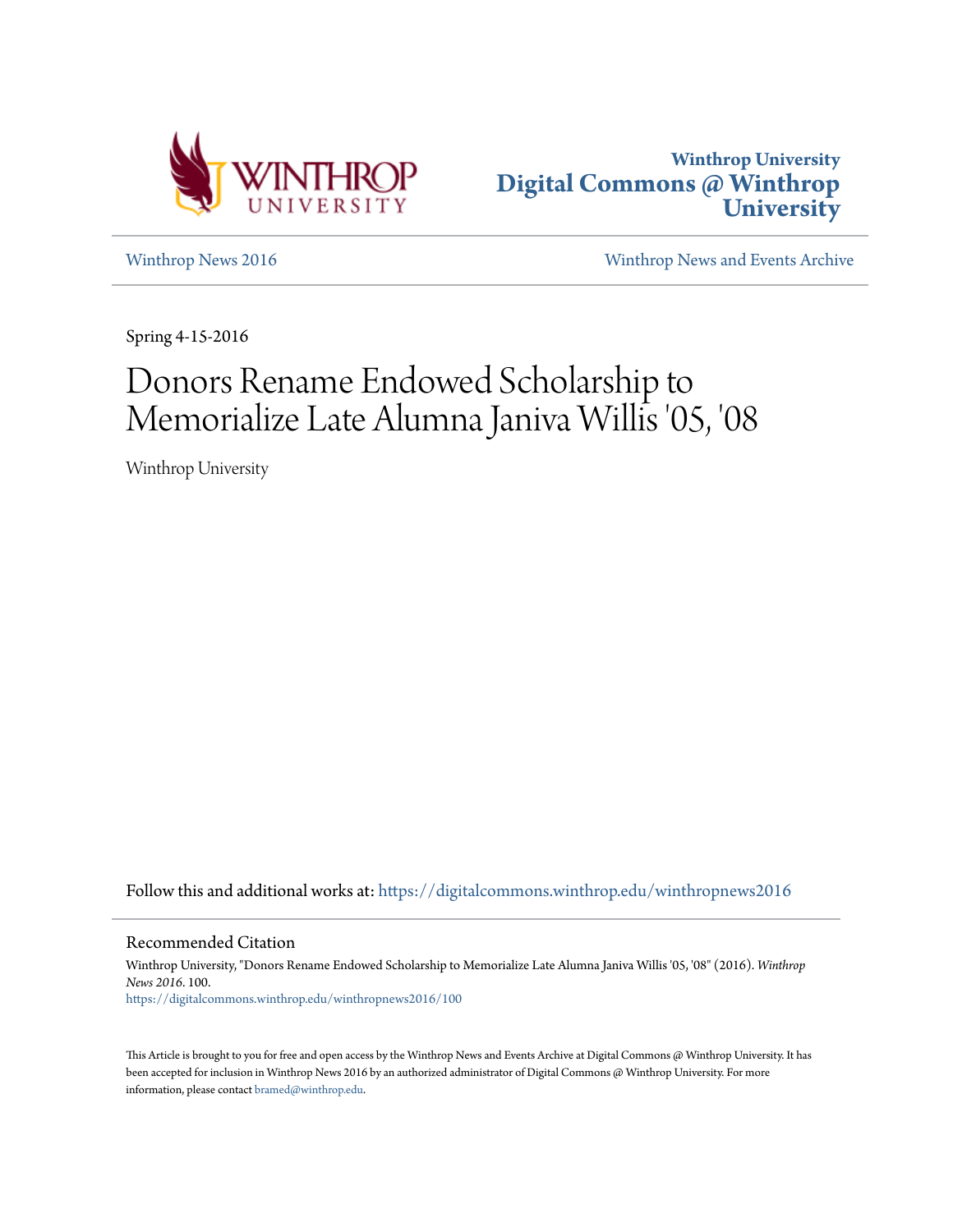



**AFFAIRS ATHLETICS GIVING**

04/15/2016

**ABOUT ADMISSIONS & AID ACADEMICS STUDENT**

**O** SHARE

上没有。

All News

Archives

RSS News Feeds

Winthrop in the News

# **Donors Rename Endowed Scholarship to Memorialize Late Alumna Janiva Willis '05, '08**

## **Quick Facts**

**The Janiva Willis Endowed Softball Scholarship** supports softball student-athletes.

**Willis passed away April 12 during her cross**country bicycle tour.



Janiva Willis, who passed away April 12, had just begun <sup>a</sup> cross-country bicycle tour to raise funds for mentoring initiatives in Rock Hill and other cities.

ROCK HILL, SOUTH CAROLINA – **Janiva Willis** '05, '08 never called herself a trailblazer, but the facts speak for themselves: executive director of nonprofit I Dream in Colors, philanthropist, athlete, mentor. She died tragically on April 12 during the Dream Challenge Tour, a cross-country bicycle tour to raise funds for mentoring initiatives in Rock Hill and other cities. To commemorate her legacy of service, donors **Ann and Vernon Terry** have renamed their **endowed softball scholarship** after Willis.

Established in 2011, the newly renamed **Janiva Willis Endowed Softball Scholarship** supports softball student-athletes who display leadership qualities within their team and in the Winthrop community.

Longtime Winthrop supporter **Ann Terry** said that she and Vernon decided to rename their endowment to celebrate Willis' contributions to Winthrop and the surrounding communities of Rock Hill and Charlotte.

"Vernon and I admired Janiva in so many ways, especially when she set out on her mission to mentor children through I Dream in Colors. We will miss her presence, but we will always honor her

spirit," said **Terry**. "If this scholarship can help someone else to dream and achieve, then her memory will indeed live on forever."

At the time of her death, **Willis** had embarked upon the 3,700-mile **Dream Challenge Tour** from San Diego to Charlotte to raise funds for and awareness of the importance of mentorships in the lives of area youth. She was scheduled to arrive in Rock Hill on June 9 and then depart for Charlotte for the final stretch of her journey on June 11.

**Willis**, a native of Irishtown, New Brunswick, excelled during her years at **Winthrop** as both an **athlete** and a **student**. She was a four-year All-Big South performer, was selected the **NCAA South Carolina Woman of the Year** in 2005 and was a top 10 finalist for NCAA Woman of the Year. She